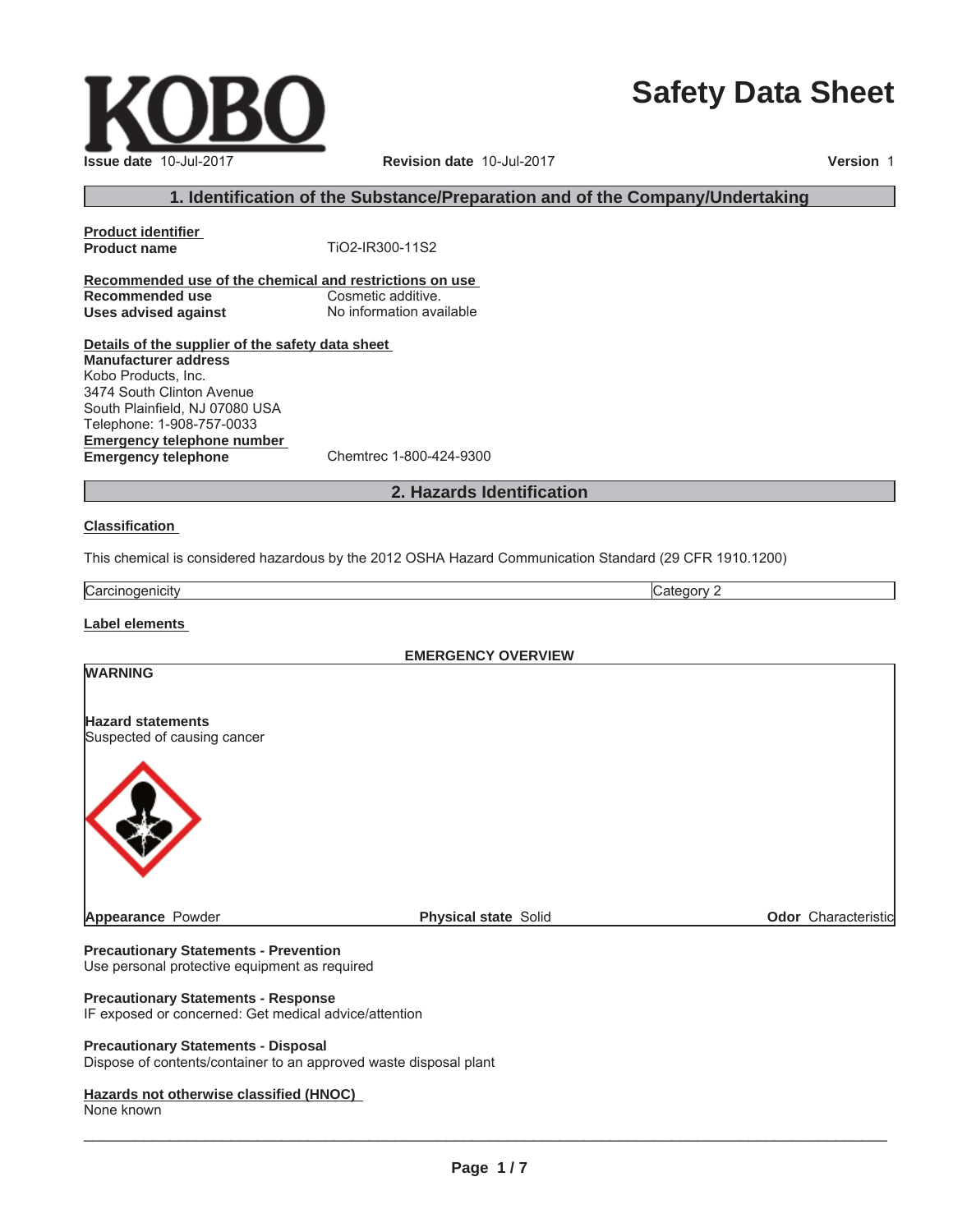### **Other Information**

No information available

# **3. Composition/information on Ingredients**

 $\_$  ,  $\_$  ,  $\_$  ,  $\_$  ,  $\_$  ,  $\_$  ,  $\_$  ,  $\_$  ,  $\_$  ,  $\_$  ,  $\_$  ,  $\_$  ,  $\_$  ,  $\_$  ,  $\_$  ,  $\_$  ,  $\_$  ,  $\_$  ,  $\_$  ,  $\_$  ,  $\_$  ,  $\_$  ,  $\_$  ,  $\_$  ,  $\_$  ,  $\_$  ,  $\_$  ,  $\_$  ,  $\_$  ,  $\_$  ,  $\_$  ,  $\_$  ,  $\_$  ,  $\_$  ,  $\_$  ,  $\_$  ,  $\_$  ,

| <b>Chemical Name</b>                | CAS No                 | Weight-%                                |
|-------------------------------------|------------------------|-----------------------------------------|
| ÷.<br>Dioxide<br>⊺itanium           | 13463-67-7             | $.0 - 99.0$<br>∩¬                       |
| $\cdots$<br>Friethoxycaprylylsilane | $-3 - 75 - 1$<br>2943- | $\overline{\phantom{0}}$<br>$0.5 - 3.6$ |

| 4. First aid measures                                                      |                                                                                                                                    |  |
|----------------------------------------------------------------------------|------------------------------------------------------------------------------------------------------------------------------------|--|
| <b>First aid measures</b>                                                  |                                                                                                                                    |  |
| <b>General advice</b>                                                      | If symptoms persist, call a physician.                                                                                             |  |
| Eye contact                                                                | Rinse immediately with plenty of water, also under the eyelids, for at least 15 minutes. If<br>symptoms persist, call a physician. |  |
| <b>Skin contact</b>                                                        | Wash off immediately with soap and plenty of water while removing all contaminated<br>clothes and shoes.                           |  |
| <b>Inhalation</b>                                                          | Remove to fresh air. If breathing is irregular or stopped, administer artificial respiration.                                      |  |
| Ingestion                                                                  | If swallowed, do not induce vomiting: seek medical advice immediately and show this<br>container or label.                         |  |
| Self-protection of the first aider                                         | Use personal protective equipment as required.                                                                                     |  |
| Most important symptoms and effects, both acute and delayed                |                                                                                                                                    |  |
| <b>Symptoms</b>                                                            | No known effects under normal use conditions.                                                                                      |  |
| Indication of any immediate medical attention and special treatment needed |                                                                                                                                    |  |
| Note to physicians                                                         | Effects of exposure (inhalation, ingestion or skin contact) to substance may be delayed.                                           |  |

# **5. Fire-fighting measures**

**Suitable extinguishing media**

Use extinguishing measures that are appropriate to local circumstances and the surrounding environment.

**Unsuitable extinguishing media** No information available.

**Specific hazards arising from the chemical** None in particular.

**Explosion data Sensitivity to mechanical impact** None. **Sensitivity to static discharge** None.

**Protective equipment and precautions for firefighters** Use personal protective equipment as required.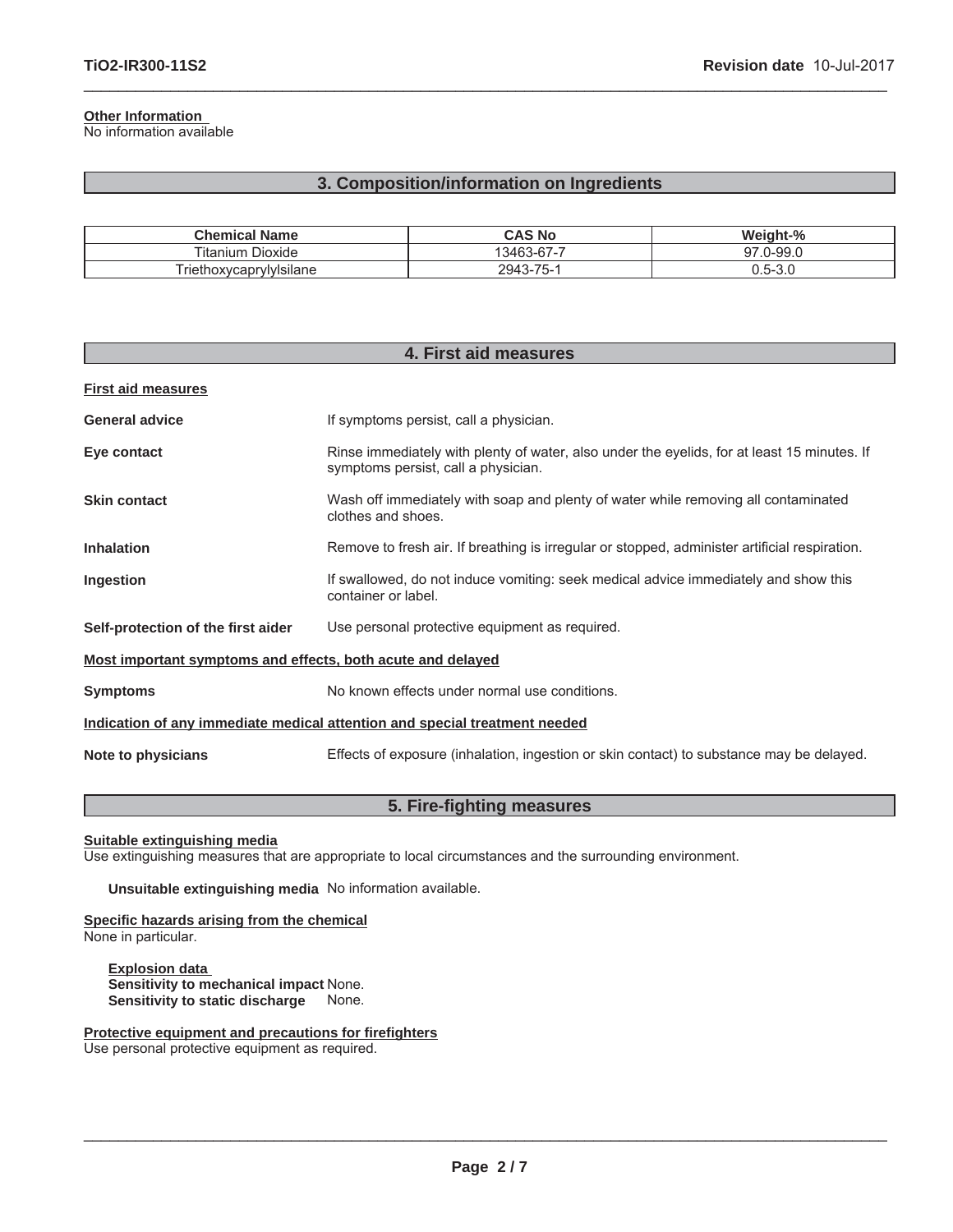# **6. Accidental release measures**

 $\_$  ,  $\_$  ,  $\_$  ,  $\_$  ,  $\_$  ,  $\_$  ,  $\_$  ,  $\_$  ,  $\_$  ,  $\_$  ,  $\_$  ,  $\_$  ,  $\_$  ,  $\_$  ,  $\_$  ,  $\_$  ,  $\_$  ,  $\_$  ,  $\_$  ,  $\_$  ,  $\_$  ,  $\_$  ,  $\_$  ,  $\_$  ,  $\_$  ,  $\_$  ,  $\_$  ,  $\_$  ,  $\_$  ,  $\_$  ,  $\_$  ,  $\_$  ,  $\_$  ,  $\_$  ,  $\_$  ,  $\_$  ,  $\_$  ,

**Personal precautions, protective equipment and emergency procedures**

| <b>Personal precautions</b>                                  | Use personal protective equipment as required. Wash thoroughly after handling. Avoid<br>contact with eyes.             |  |
|--------------------------------------------------------------|------------------------------------------------------------------------------------------------------------------------|--|
| For emergency responders                                     | Use personal protective equipment as required.                                                                         |  |
| <b>Environmental precautions</b>                             | Collect spillage. Do not allow into any sewer, on the ground or into any body of water.                                |  |
| Methods and material for containment and cleaning up         |                                                                                                                        |  |
| <b>Methods for containment</b>                               | Prevent further leakage or spillage if safe to do so.                                                                  |  |
| Methods for cleaning up                                      | Avoid creating dust. Sweep up and shovel into suitable containers for disposal.                                        |  |
| Prevention of secondary hazards                              | Clean contaminated objects and areas thoroughly observing environmental regulations.                                   |  |
|                                                              |                                                                                                                        |  |
|                                                              | 7. Handling and Storage                                                                                                |  |
| <b>Precautions for safe handling</b>                         |                                                                                                                        |  |
| Advice on safe handling                                      | Use only in well-ventilated areas. Avoid contact with skin and eyes. Use personal protective<br>equipment as required. |  |
| Conditions for safe storage, including any incompatibilities |                                                                                                                        |  |
| <b>Storage conditions</b>                                    | Keep container tightly closed in a dry and well-ventilated place. Store at ambient conditions.                         |  |

# **8. Exposure Controls/Personal Protection**

### **Control parameters**

#### **Exposure guidelines** .

| <b>Chemical Name</b> | <b>ACGIH TLV</b>         | <b>OSHA PEL</b>                                                                 | <b>NIOSH IDLH</b>            |
|----------------------|--------------------------|---------------------------------------------------------------------------------|------------------------------|
| Titanium Dioxide     | TWA: $10 \text{ ma/m}^3$ | TWA: $15 \text{ mg/m}^3$ total dust<br>(vacated) TWA: $10 \text{ mg/m}^3$ total | IDLH: 5000 mg/m <sup>3</sup> |
|                      |                          | dust                                                                            |                              |

#### **Appropriate engineering controls**

| <b>Engineering controls</b>                                           | Ensure adequate ventilation, especially in confined areas.                                                         |  |
|-----------------------------------------------------------------------|--------------------------------------------------------------------------------------------------------------------|--|
| Individual protection measures, such as personal protective equipment |                                                                                                                    |  |
| Eye/face protection                                                   | Wear safety glasses with side shields (or goggles).                                                                |  |
| Skin and body protection                                              | Wear protective gloves and protective clothing.                                                                    |  |
| <b>Respiratory protection</b>                                         | In case of insufficient ventilation, wear suitable respiratory equipment.                                          |  |
| <b>General hygiene considerations</b>                                 | Handle in accordance with good industrial hygiene and safety practice. Wash contaminated<br>clothing before reuse. |  |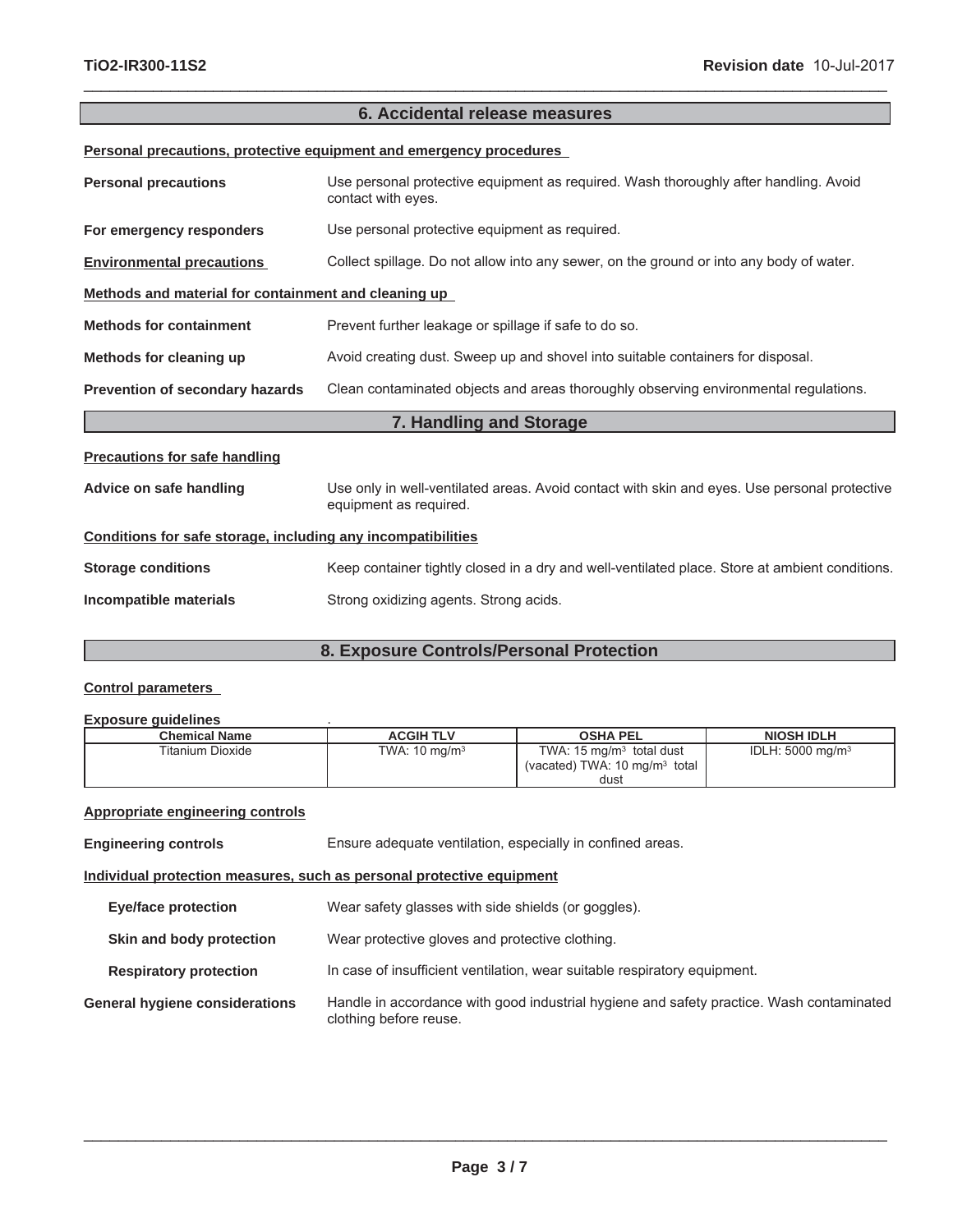| 9. Physical and Chemical Properties                                                                                                                                                                                                                                                                                                                                                                                                                                                                                                                                                                                                      |                                                                                                                                          |                                                                                                                                                                                                                                                                                                                                                                                                                                                                                                                                                               |                                            |
|------------------------------------------------------------------------------------------------------------------------------------------------------------------------------------------------------------------------------------------------------------------------------------------------------------------------------------------------------------------------------------------------------------------------------------------------------------------------------------------------------------------------------------------------------------------------------------------------------------------------------------------|------------------------------------------------------------------------------------------------------------------------------------------|---------------------------------------------------------------------------------------------------------------------------------------------------------------------------------------------------------------------------------------------------------------------------------------------------------------------------------------------------------------------------------------------------------------------------------------------------------------------------------------------------------------------------------------------------------------|--------------------------------------------|
| Information on basic physical and chemical properties                                                                                                                                                                                                                                                                                                                                                                                                                                                                                                                                                                                    |                                                                                                                                          |                                                                                                                                                                                                                                                                                                                                                                                                                                                                                                                                                               |                                            |
| <b>Physical state</b><br>Appearance<br>Color                                                                                                                                                                                                                                                                                                                                                                                                                                                                                                                                                                                             | Solid<br>Powder<br>White                                                                                                                 | Odor<br><b>Odor threshold</b>                                                                                                                                                                                                                                                                                                                                                                                                                                                                                                                                 | Characteristic<br>No information available |
| <b>Property</b><br>рH<br>Melting point / freezing point<br>Boiling point / boiling range<br><b>Flash point</b><br><b>Evaporation rate</b><br>Flammability (solid, gas)<br><b>Flammability limit in air</b><br><b>Upper flammability limit</b><br>Lower flammability limit<br>Vapor pressure<br><b>Vapor density</b><br><b>Specific gravity</b><br><b>Water solubility</b><br>Solubility in other solvents<br><b>Partition coefficient</b><br><b>Autoignition temperature</b><br><b>Decomposition temperature</b><br><b>Kinematic viscosity</b><br><b>Dynamic viscosity</b><br><b>Explosive properties</b><br><b>Oxidizing properties</b> | <b>Values</b><br>Insoluble in water                                                                                                      | Remarks •<br>No information available<br>No information available<br>No information available<br>No information available<br>No information available<br>No information available<br>No information available<br>No information available<br>No information available<br>No information available<br>No information available<br>No information available<br>No information available<br>No information available<br>No information available<br>No information available<br>No information available<br>No information available<br>No information available |                                            |
| <b>Other Information</b><br><b>Softening point</b><br><b>Molecular weight</b><br>VOC content (%)<br><b>Density</b><br><b>Bulk density</b>                                                                                                                                                                                                                                                                                                                                                                                                                                                                                                | No information available<br>No information available<br>No information available<br>No information available<br>No information available |                                                                                                                                                                                                                                                                                                                                                                                                                                                                                                                                                               |                                            |

 $\_$  ,  $\_$  ,  $\_$  ,  $\_$  ,  $\_$  ,  $\_$  ,  $\_$  ,  $\_$  ,  $\_$  ,  $\_$  ,  $\_$  ,  $\_$  ,  $\_$  ,  $\_$  ,  $\_$  ,  $\_$  ,  $\_$  ,  $\_$  ,  $\_$  ,  $\_$  ,  $\_$  ,  $\_$  ,  $\_$  ,  $\_$  ,  $\_$  ,  $\_$  ,  $\_$  ,  $\_$  ,  $\_$  ,  $\_$  ,  $\_$  ,  $\_$  ,  $\_$  ,  $\_$  ,  $\_$  ,  $\_$  ,  $\_$  ,

# **10. Stability and Reactivity**

**Reactivity** No data available

**Chemical stability** Stable under normal conditions.

**Possibility of hazardous reactions**

None under normal processing.

**Hazardous polymerization** Hazardous polymerization does not occur.

**Conditions to avoid** None known.

**Incompatible materials** Strong oxidizing agents. Strong acids.

#### **Hazardous decomposition products**

None under normal use conditions.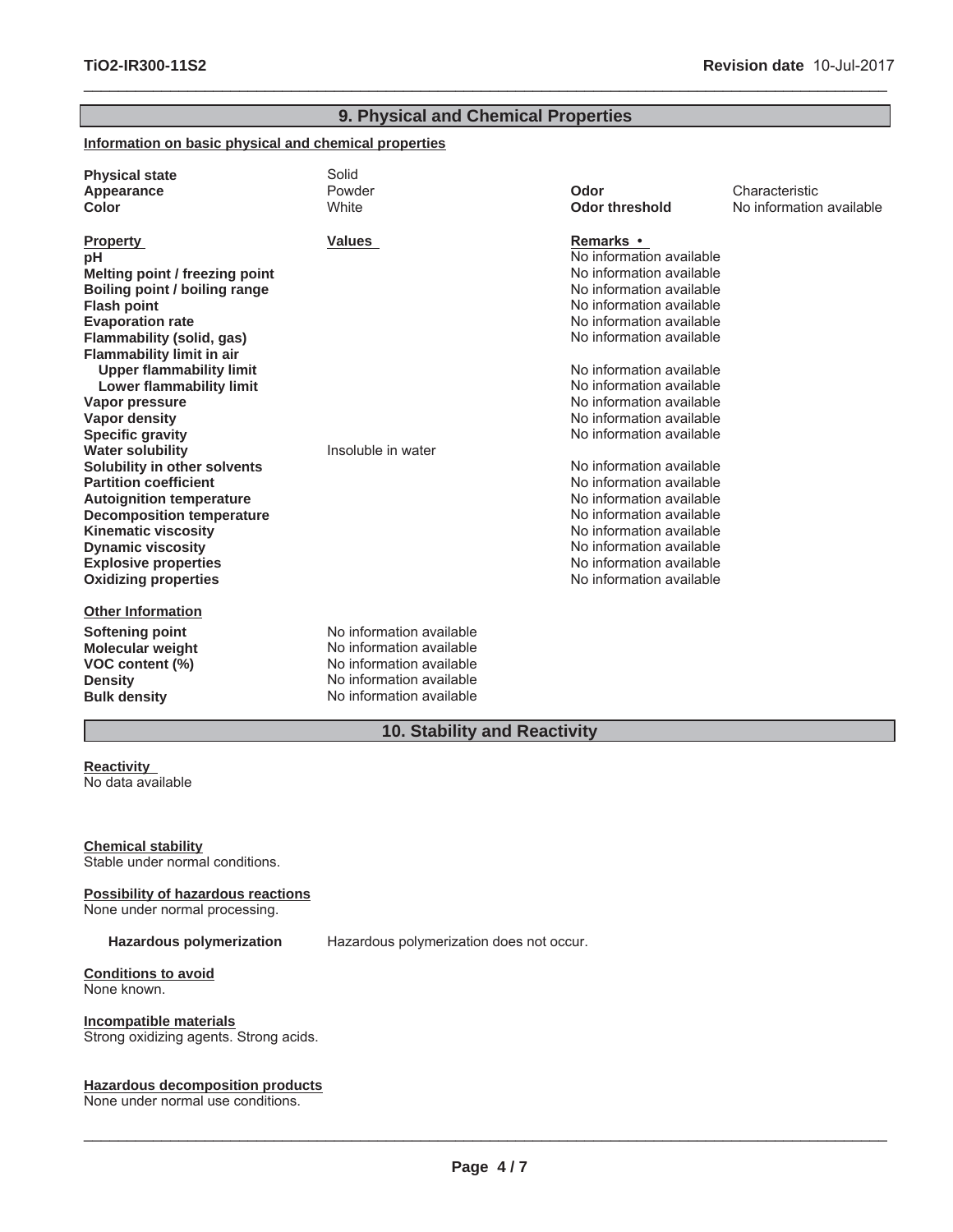# **11. Toxicological Information**

 $\_$  ,  $\_$  ,  $\_$  ,  $\_$  ,  $\_$  ,  $\_$  ,  $\_$  ,  $\_$  ,  $\_$  ,  $\_$  ,  $\_$  ,  $\_$  ,  $\_$  ,  $\_$  ,  $\_$  ,  $\_$  ,  $\_$  ,  $\_$  ,  $\_$  ,  $\_$  ,  $\_$  ,  $\_$  ,  $\_$  ,  $\_$  ,  $\_$  ,  $\_$  ,  $\_$  ,  $\_$  ,  $\_$  ,  $\_$  ,  $\_$  ,  $\_$  ,  $\_$  ,  $\_$  ,  $\_$  ,  $\_$  ,  $\_$  ,

#### **Information on likely routes of exposure**

**Product information**

| <b>Inhalation</b>   | No data available. |
|---------------------|--------------------|
| Eye contact         | No data available. |
| <b>Skin contact</b> | No data available. |
| Ingestion           | No data available. |

#### **Component information**

| <b>Chemical Name</b>       | Oral LD50                  | <b>Dermal LD50</b>                        | halation LC50 |
|----------------------------|----------------------------|-------------------------------------------|---------------|
| <b>Titanium</b><br>Dioxide | Rat<br>0000<br>ma/ka       |                                           |               |
| Triethoxycaprylylsilane    | Rat<br>10060<br>uL/ka<br>- | Rabbit<br>uL/ko<br>$=$ 5010<br>-<br>ນອ ເບ |               |

#### **Information on toxicological effects**

**Symptoms** No information available.

No information available.

#### **Delayed and immediate effects as well as chronic effects from short and long-term exposure**

| <b>Skin corrosion/irritation</b>  | No information available.                                                                |
|-----------------------------------|------------------------------------------------------------------------------------------|
| Serious eye damage/eye irritation | No information available.                                                                |
| <b>Irritation</b>                 | No information available.                                                                |
| <b>Corrosivity</b>                | No information available.                                                                |
| <b>Sensitization</b>              | No information available.                                                                |
| <b>Germ cell mutagenicity</b>     | No information available.                                                                |
| Carcinogenicity                   | This product contains one or more substances which are classified by IARC as             |
|                                   | carcinogenic to humans (Group I), probably carcinogenic to humans (Group 2A) or possibly |
|                                   | carcinogenic to humans (Group 2B).                                                       |

| <b>Chemical Name</b>                       | <b>ACGIH</b>                                                                       | <b>IARC</b> | NTP | <b>OSHA</b> |
|--------------------------------------------|------------------------------------------------------------------------------------|-------------|-----|-------------|
| Titanium Dioxide                           |                                                                                    | Group 2B    |     |             |
|                                            | <b>IARC (International Agency for Research on Cancer)</b>                          |             |     |             |
| Group 2B - Possibly Carcinogenic to Humans |                                                                                    |             |     |             |
|                                            | OSHA (Occupational Safety and Health Administration of the US Department of Labor) |             |     |             |
| X - Present                                |                                                                                    |             |     |             |
| _________                                  |                                                                                    |             |     |             |

**Reproductive toxicity** No information available.<br>**STOT - single exposure** No information available. **STOT - single exposure** No information available.<br> **STOT - repeated exposure** No information available. **STOT - repeated exposure<br>Aspiration hazard** 

# **12. Ecological Information**

#### **Ecotoxicity**

None known

#### **Persistence and degradability** No information available.

**Bioaccumulation**

No information available.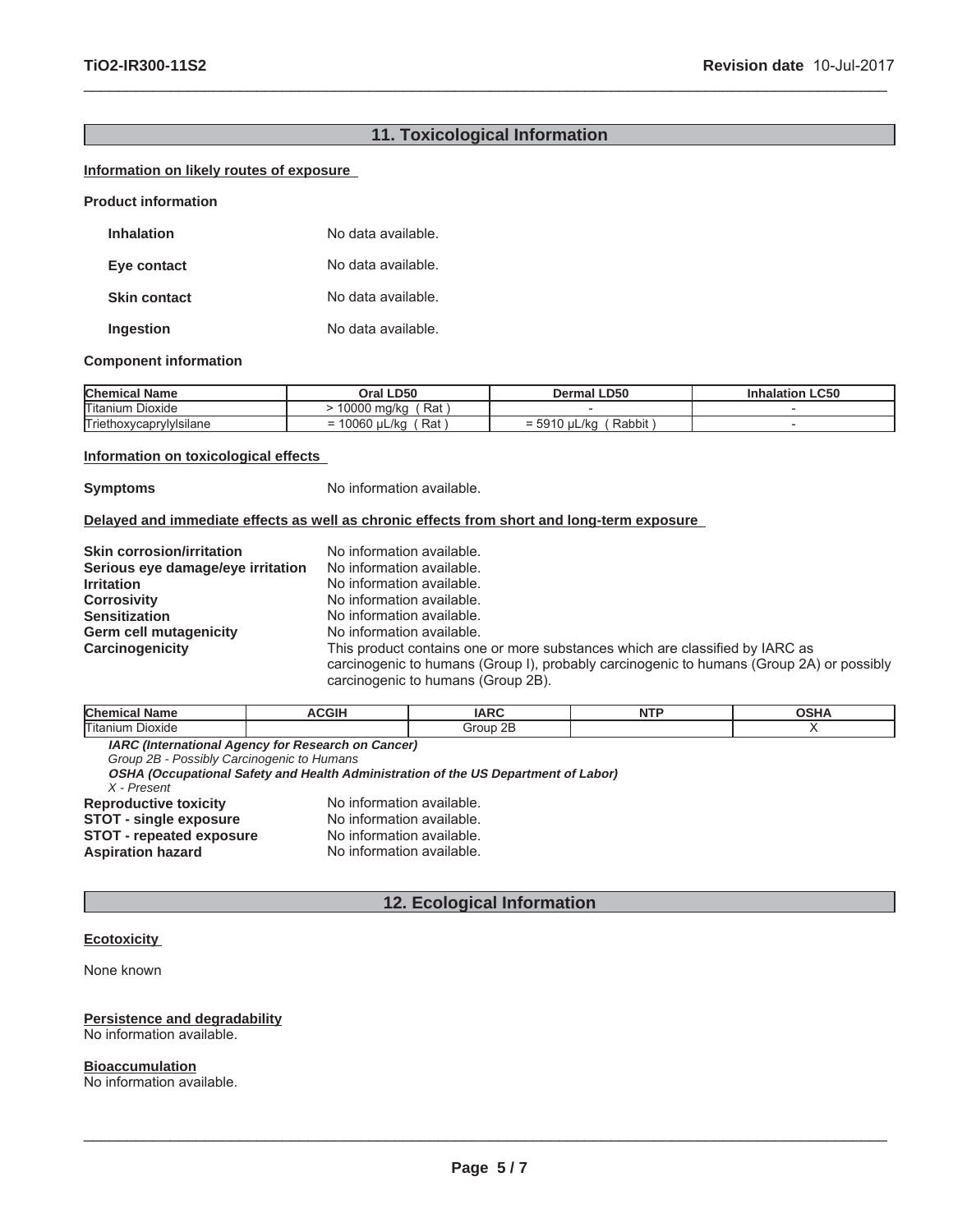#### **Other adverse effects** No information available

 $\_$  ,  $\_$  ,  $\_$  ,  $\_$  ,  $\_$  ,  $\_$  ,  $\_$  ,  $\_$  ,  $\_$  ,  $\_$  ,  $\_$  ,  $\_$  ,  $\_$  ,  $\_$  ,  $\_$  ,  $\_$  ,  $\_$  ,  $\_$  ,  $\_$  ,  $\_$  ,  $\_$  ,  $\_$  ,  $\_$  ,  $\_$  ,  $\_$  ,  $\_$  ,  $\_$  ,  $\_$  ,  $\_$  ,  $\_$  ,  $\_$  ,  $\_$  ,  $\_$  ,  $\_$  ,  $\_$  ,  $\_$  ,  $\_$  ,

| Waste treatment methods |                                                                                                        |  |
|-------------------------|--------------------------------------------------------------------------------------------------------|--|
| Disposal of wastes      | Disposal should be in accordance with applicable regional, national and local laws and<br>regulations. |  |
| Contaminated packaging  | Disposal should be in accordance with applicable regional, national and local laws and<br>regulations. |  |

# **14. Transport Information**

| <b>DOT</b>  | Not regulated |
|-------------|---------------|
| ICAO (air)  | Not regulated |
| <b>IATA</b> | Not regulated |
| <b>IMDG</b> | Not regulated |
| <b>RID</b>  | Not regulated |
| <b>ADR</b>  | Not regulated |

# **15. Regulatory information**

| <b>International Inventories</b> |          |
|----------------------------------|----------|
| <b>TSCA</b>                      | Complies |
| <b>DSL/NDSL</b>                  | Complies |
| <b>EINECS/ELINCS</b>             | Complies |
| <b>ENCS</b>                      | Complies |
| <b>IECSC</b>                     | Complies |
| <b>KECL</b>                      | Complies |
| <b>PICCS</b>                     | Complies |
| <b>AICS</b>                      | Complies |

 **Legend:** 

 **TSCA** - United States Toxic Substances Control Act Section 8(b) Inventory

 **DSL/NDSL** - Canadian Domestic Substances List/Non-Domestic Substances List

 **EINECS/ELINCS** - European Inventory of Existing Chemical Substances/European List of Notified Chemical Substances

 **ENCS** - Japan Existing and New Chemical Substances

 **IECSC** - China Inventory of Existing Chemical Substances

 **KECL** - Korean Existing and Evaluated Chemical Substances

 **PICCS** - Philippines Inventory of Chemicals and Chemical Substances

 **AICS** - Australian Inventory of Chemical Substances

#### **US Federal Regulations**

### **SARA 313**

Section 313 of Title III of the Superfund Amendments and Reauthorization Act of 1986 (SARA). This product does not contain any chemicals which are subject to the reporting requirements of the Act and Title 40 of the Code of Federal Regulations, Part 372